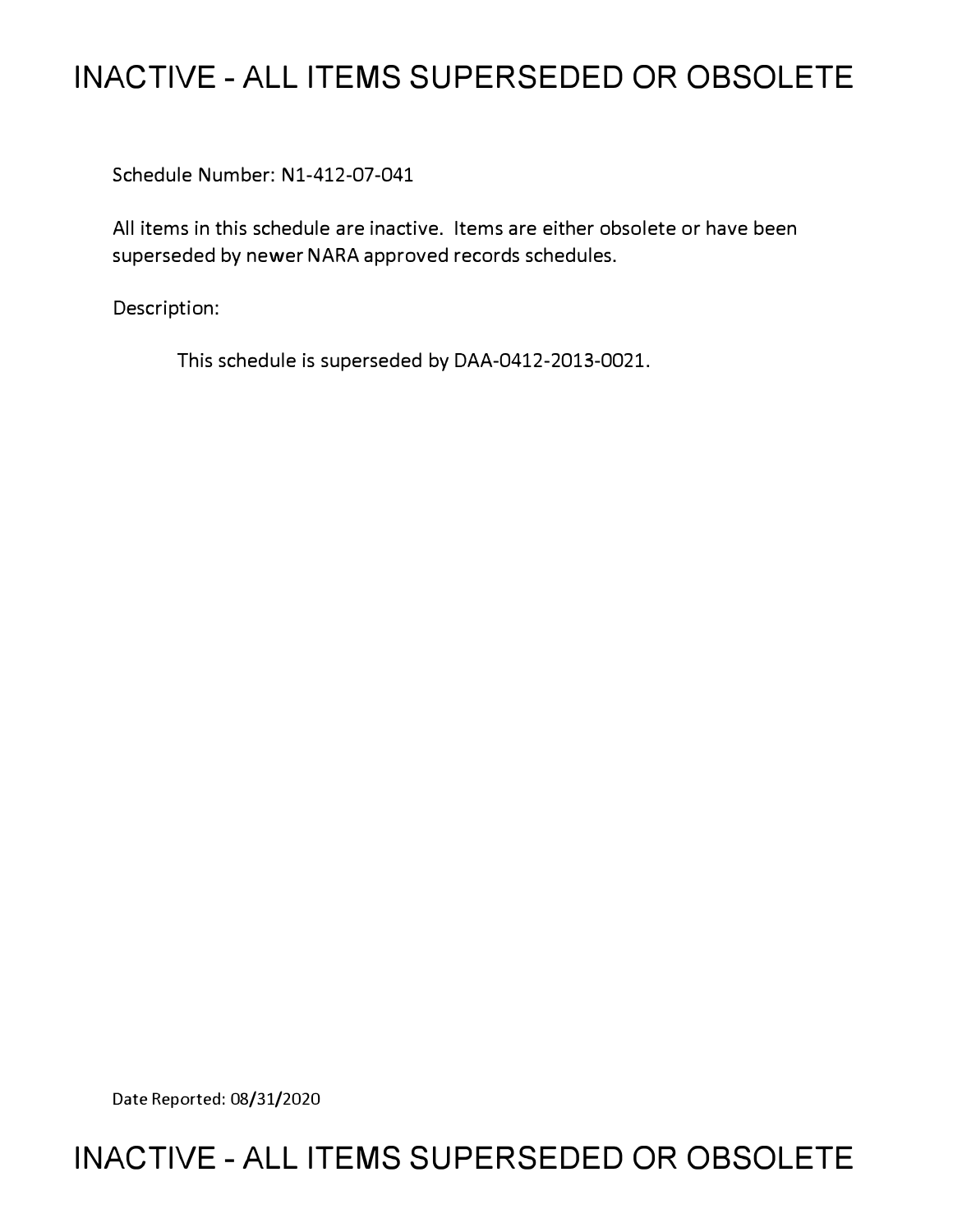| <b>REQUEST FOR RECORDS DISPOSITION AUTHORITY</b>                               |                                                                                                                                                                                                                                                                                                                                                                   |                     |              | JOB NUMBER $N1 - 912 - 07 - 91$                                                                                                                                                                         |                                             |                                            |
|--------------------------------------------------------------------------------|-------------------------------------------------------------------------------------------------------------------------------------------------------------------------------------------------------------------------------------------------------------------------------------------------------------------------------------------------------------------|---------------------|--------------|---------------------------------------------------------------------------------------------------------------------------------------------------------------------------------------------------------|---------------------------------------------|--------------------------------------------|
| To: NATIONAL ARCHIVES and RECORDS ADMINISTRATION (NIR)<br>WASHINGTON, DC 20408 |                                                                                                                                                                                                                                                                                                                                                                   |                     |              | <b>DATE RECEIVED</b><br>$1 - 11 - 2007$                                                                                                                                                                 |                                             |                                            |
| 1. FROM (Agency or establishment)                                              |                                                                                                                                                                                                                                                                                                                                                                   |                     |              | <b>NOTIFICATION TO AGENCY</b>                                                                                                                                                                           |                                             |                                            |
|                                                                                | U.S. Environmental Protection Agency                                                                                                                                                                                                                                                                                                                              |                     |              |                                                                                                                                                                                                         |                                             |                                            |
| 2. MAJOR SUBDIVISION                                                           |                                                                                                                                                                                                                                                                                                                                                                   |                     |              |                                                                                                                                                                                                         |                                             |                                            |
| Pesticides                                                                     |                                                                                                                                                                                                                                                                                                                                                                   |                     |              | In accordance with the provisions of 44 U.S.C.<br>disposition request,<br>3303a,<br>the<br>including<br>amendments, is approved except for items that may<br>marked Adisposition not approved≅ or<br>be |                                             |                                            |
| 3. MINOR SUBDIVISION                                                           |                                                                                                                                                                                                                                                                                                                                                                   |                     |              |                                                                                                                                                                                                         |                                             |                                            |
| Headquarters                                                                   |                                                                                                                                                                                                                                                                                                                                                                   |                     |              |                                                                                                                                                                                                         | Awithdrawn $\cong$ in column 10.            |                                            |
|                                                                                | 4. NAME OF PERSON WITH WHOM TO CONFER                                                                                                                                                                                                                                                                                                                             | 5. TELEPHONE        |              | <b>ARCHIVIST OF THE UNITED STATES</b><br>DATE<br>All Warste<br>91762                                                                                                                                    |                                             |                                            |
| John B. Ellis                                                                  |                                                                                                                                                                                                                                                                                                                                                                   | 202-566-1643        |              |                                                                                                                                                                                                         |                                             |                                            |
|                                                                                | proposed for disposal on the attached 2 page(s) are not now needed for the business of this agency or will not be needed after the<br>retention periods specified; and that written concurrence from the General Accounting Office, under the provisions of Title 8 of the<br>GAO manual for Guidance of Federal Agencies,<br>is not required;<br>is attached; or | has been requested. |              |                                                                                                                                                                                                         |                                             |                                            |
| SIGNATURE OF AGENCY REPRESENTATIVE<br><b>DATE</b>                              |                                                                                                                                                                                                                                                                                                                                                                   |                     | <b>TITLE</b> |                                                                                                                                                                                                         |                                             |                                            |
| 1-8-0<br>JOKA B. Ellis/ L/IL ADD P                                             |                                                                                                                                                                                                                                                                                                                                                                   |                     |              | <b>Agency Records Officer</b>                                                                                                                                                                           |                                             |                                            |
| 7. Item<br>No.                                                                 | DESCRIPTION OF ITEM AND PROPOSED DISPOSITION                                                                                                                                                                                                                                                                                                                      |                     |              |                                                                                                                                                                                                         | 9. GRS OR SUPERSEDED<br><b>JOB CITATION</b> | <b>10. ACTION TAKEN</b><br>(NARA USE ONLY) |
|                                                                                | EPA 326 Reregistration Eligibility Decision (RED) Case File                                                                                                                                                                                                                                                                                                       |                     |              |                                                                                                                                                                                                         | NC1-412-85-24/11                            |                                            |
|                                                                                |                                                                                                                                                                                                                                                                                                                                                                   |                     |              |                                                                                                                                                                                                         |                                             |                                            |

 $\it NWML$ 

**\**

 $\ddot{\bullet}$ 

 $\overline{\mathbf{I}}$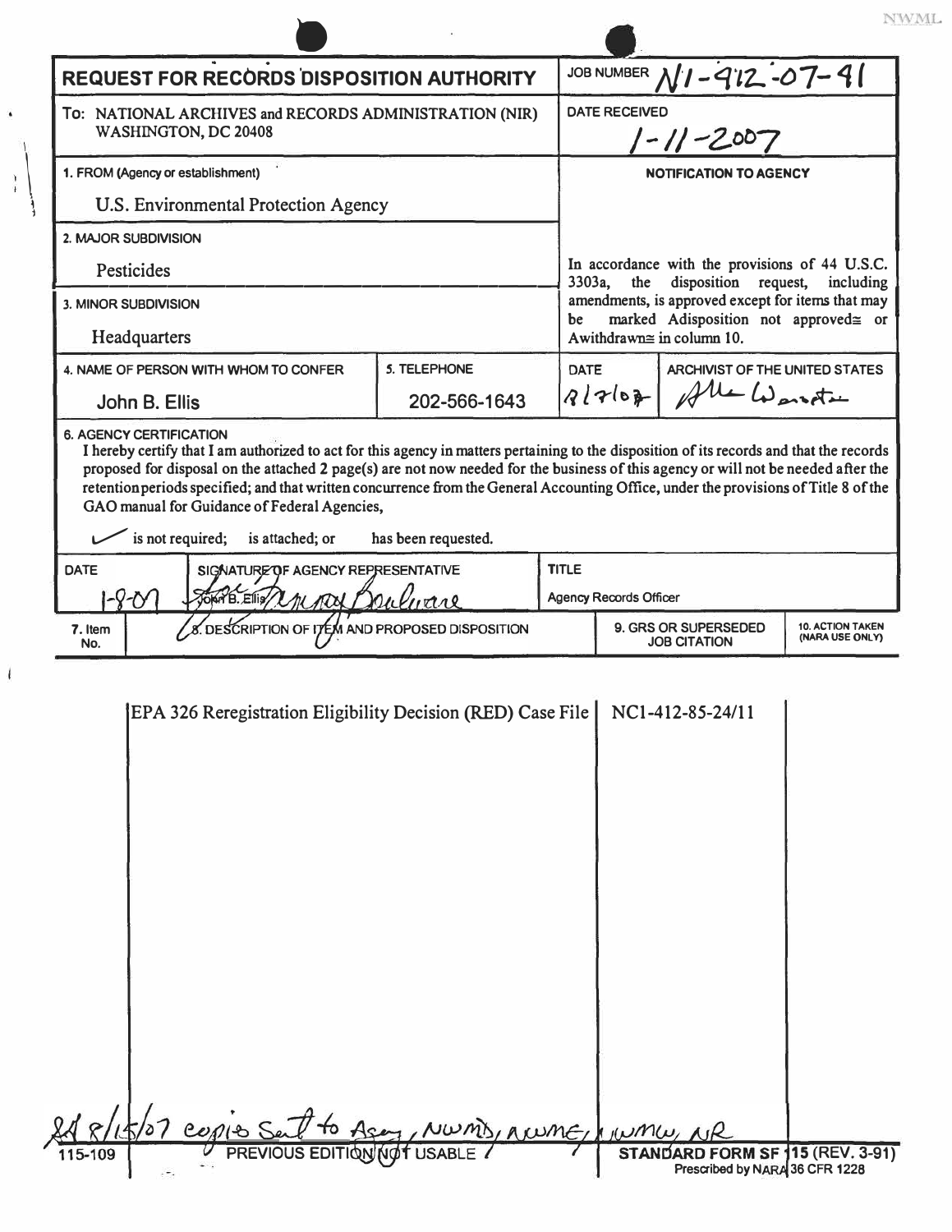$\mathbf{a}$ 

# **EPA Records Schedule 326**

**Status:** Final, 02/29/2008

**Title:** Reregistration Eligibility Decision (RED) Case File

**Program:** Pesticides

**Applicability:** Headquarters

**Function:** 108-025-06-01 - Ensure Safe Use of Pesticides

# **NARA Disposal Authority:**

This schedule authorizes the disposition of the record copy in any media (media neutral), excluding any records already in electronic form. Records designated for permanent retention must be transferred to the National Archives in accordance with NARA standards at the time of transfer.

•  $N1-412-07-41$ 

# **Description:**

Formerly called Registration and Reregistration Standards. Records contain information relating to the development of a reregistration eligibility decision. 'Records consist of correspondence, fact sheets, Federal Register notices, briefing materials, science reviews, RED drafts with comments and concurrences, and final RED and pertinent accompanying documents.

Records are indexed as part of the Pesticides Document Management System (PDMS), scheduled as EPA 335.

## **Disposition Instructions:**

**Item a(l):** Record copy- Nonelectronic

- **Permanent**
- Close inactive records when RED is final, compiled into the administrative record and sent to PMSD for PDMS archive.
- Transfer to the National Archives 20 years after file closure. If record is microform, destroy paper after quality assurance is completed.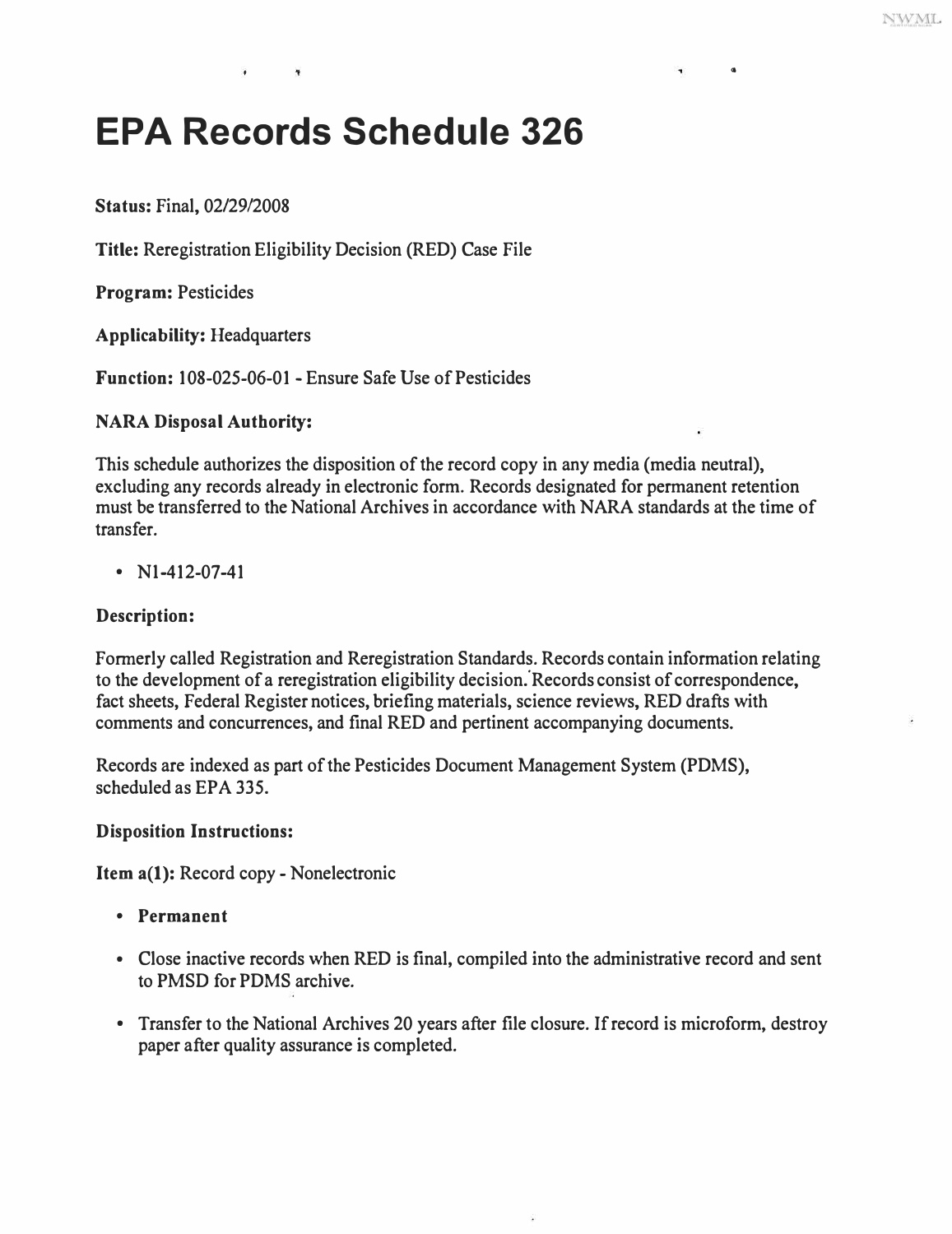"

#### **Item a(2): Record copy - Electronic**

- **Permanent**
- **Close inactive records when RED is final, compiled into the administrative record and sent to PMSD for PDMS archive.**
- **Transfer to the National Archives** *5* **years after file closure, with any related documentation and external finding aids, as specified in 36 CFR 1228.270 or standards applicable at the**  time.

**Item a{3): Electronic copy of records transferred to the National Archives** 

- **Disposable**
- **Close file upon transfer to the National Archives.**
- **Delete after electronic record copy is successfully transferred to the National Archives.**

#### **Guidance:**

**Records that are microfilmed are to be produced in accordance with 36 CFR 1230.10 and 36 CFR 1230.20.** 

**See SOP for compiling RED Administrative Records in SRRD.** 

**Specific legal citations include:** 

**• Federal Insecticide, Fungicide, and Rodenticide Act, as amended, Sec. 4** 

#### **Reasons for Disposition:**

**The disposition instructions have been rewritten as media neutral to allow for maintaining the record copy in EPA's electronic recordkeeping system. The retention is unchanged.** 

**The following changes were made in the 02/29/2008 version:** 

- 
- Divided item a into three subitems, a(1)-(3).<br>• Revised the titles of disposition items a(1)-(3).<br>• Revised the disposition instruction for itema (3).
- 

**The following disposition items were changed in the 12/20/2006 version:** 

**• Item a - Paper records revised as the record copy.**